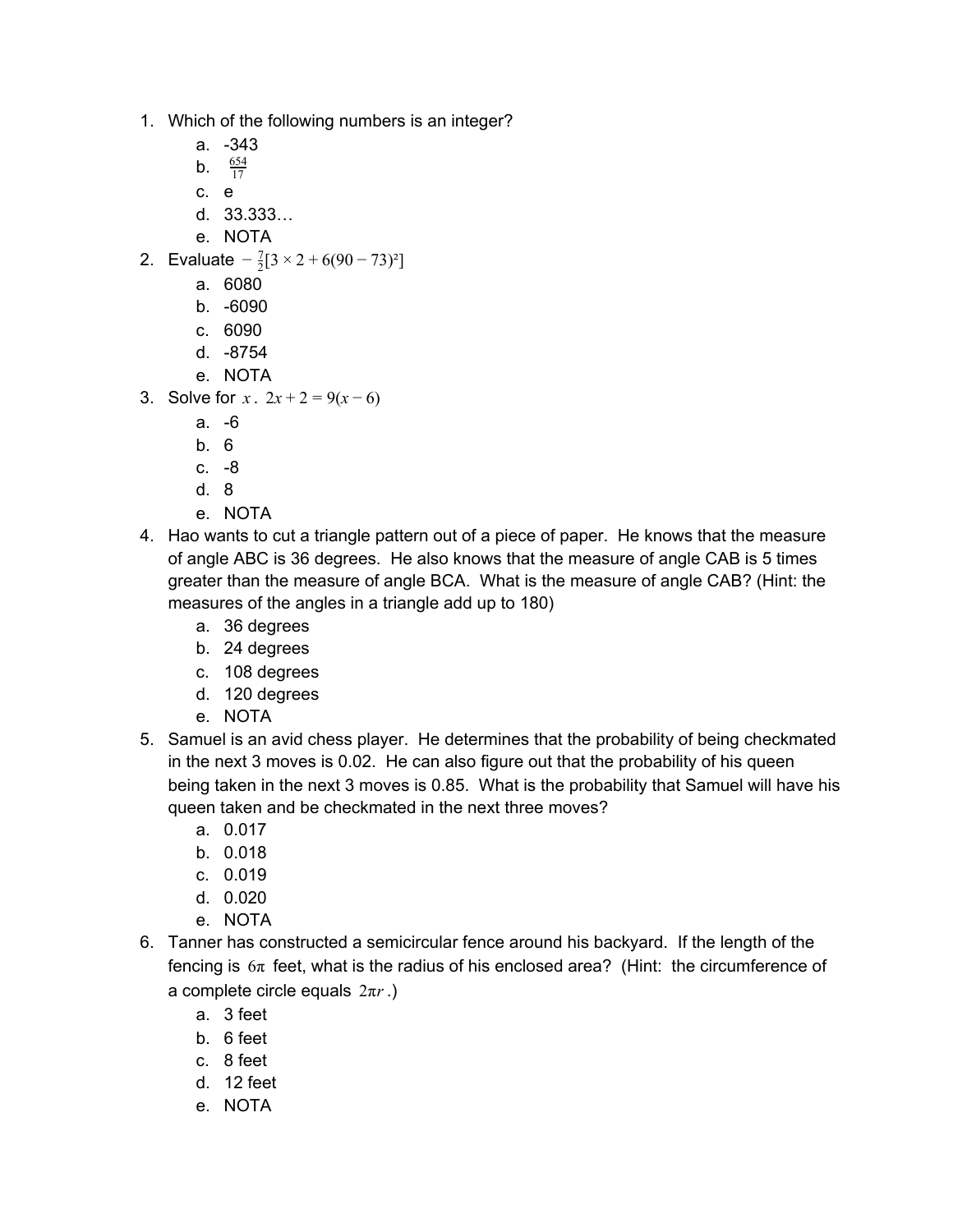- 7. In addition to having a semicircular backyard, Tanner strangely owns a pet cheetah. His veterinarian told him that his cheetah needs a space with area of  $32\pi$  square feet in which to run around. Using your answer from Question 6, is the area Tanner has enclosed in his backyard large enough for his cheetah to properly frolick? If not, how many more square feet does Tanner need to add to his semicircular backyard? (Hint: the area of a complete circle equals  $\pi r^2$ .)
	- a. Yes
	- b. No,  $23\pi$  more square feet
	- c. No,  $14\pi$  more square feet
	- d. No,  $27.5\pi$  more square feet
	- e. NOTA
- 8. Aldrich and Allan both got hit on the head very hard, and cannot remember their own ages. However, they do remember some clues about their ages. Aldrich remembers that his age is equal to Allan's age plus five. Allan remembers that his age is half of Aldrich's age. How old is Allan?
	- a. 2 years old
	- b. 5 years old
	- c. 10 years old
	- d. 20 years old
	- e. NOTA
- 9. James keeps a small population of ants in his ant farm. The initial population of the ants was 1000. If the population increases by 5% every year, how many ants will there be 2 years after he purchased the ants? Round to the nearest whole ant.
	- a. 1000 ants
	- b. 1050 ants
	- c. 1103 ants
	- d. 1158 ants
	- e. NOTA
- 10. Declan is not very familiar with how cars work, so while he is filling up his gas tank, he leaves his car running. Declan's car has a 20 gallon tank, and when he started filling up the tank there were 5 gallons left. If his running car drains gas at a rate of 1.5 gallons per hour and Declan fills the tank with gas at a rate of 4.5 gallons per hour, how many hours will it take to fill up his gas tank?
	- a. 0.5 hours
	- b. 1 hour
	- c. 2 hours
	- d. 5 hours
	- e. NOTA
- 11. Determine the next term in the sequence {256, -64, 16, ... }
	- a. 8
	- b. -8
	- c. -4
	- d. 4
	- e. NOTA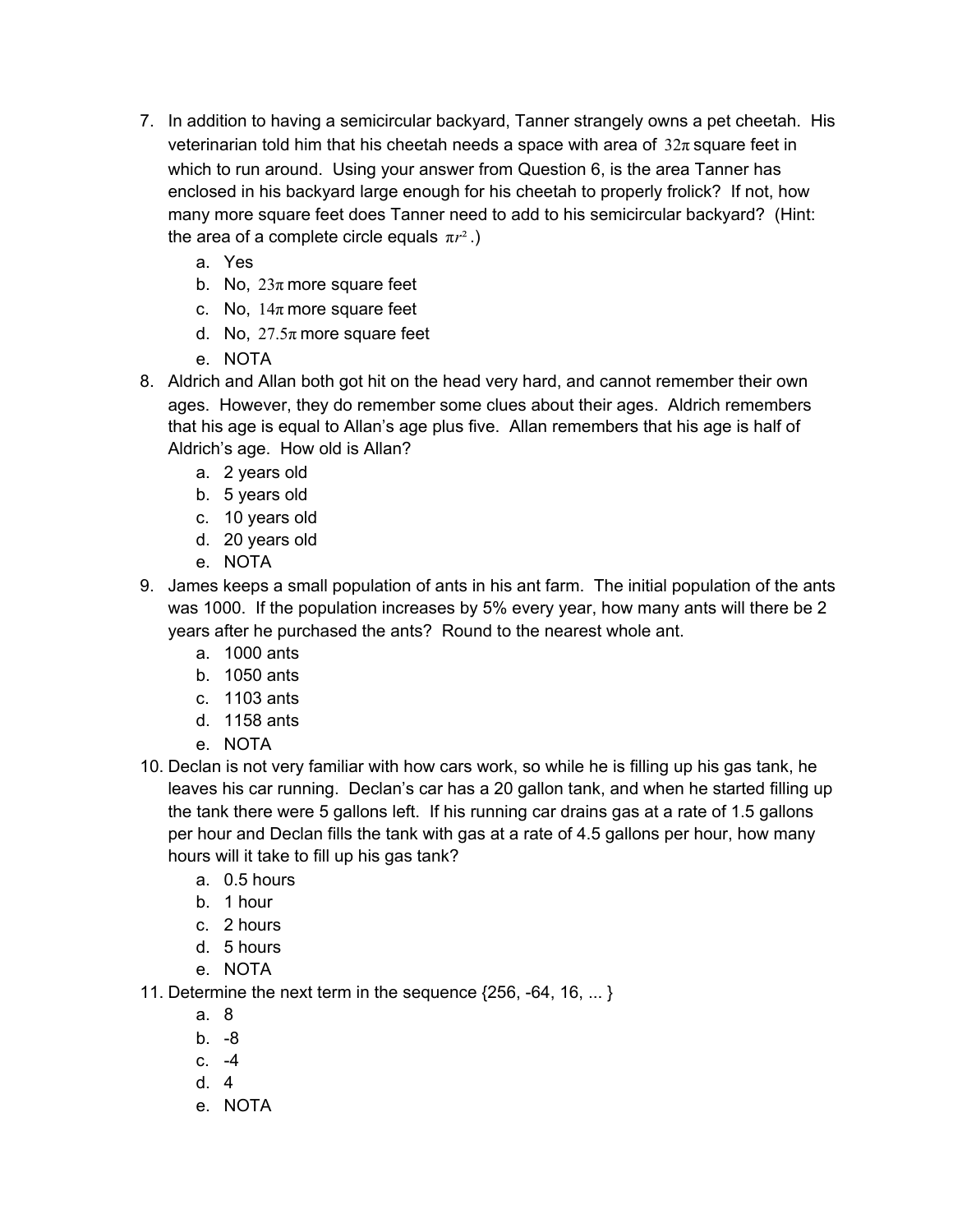- 12. Ami has a gambling obsession. Her method of choice is rolling dice. She and her friends roll a six-sided die 5 time, each time rolling a 6. What is the probability that on the 6th roll, Ami will NOT roll a 6?
	- a. <sup>6</sup>  $\frac{5}{6}$
	- b.  $\frac{1}{6}$ 1
	- C.  $\frac{1}{466}$
	- 46656 d.  $\frac{46655}{46656}$
	- e. NOTA

13. Which property of arithmetic is illustrated here?  $a(b+c) = ab + ac$ 

- a. Distributive Property of Addition
- b. Commutative Property of Multiplication
- c. Associative Property of Addition
- d. Distributive Property of Multiplication
- e. NOTA
- 14. Andrew has not been doing so well in his calculus class lately. His first test score was a 89, his second was a 76, and his third was a 42. There will be one more test this quarter. If he wants to raise his current test average for the quarter to at least an 75, what minimum score does he need to make on the last test?
	- a. 90
	- b. 91
	- c. 92
	- d. 93
	- e. NOTA

15. What is the least common multiple of 39 and 90?

- a. 3
- b. 1170
- c. 3510
- d. 7020
- e. NOTA

16. Simplify  $(3x^2 + 7x - 5) - (8x^2 + 2x - 15)$ 

- a.  $-5x^2 + 5x + 10$
- b.  $5x^2 5x 10$
- c.  $11x^2 + 9x 20$
- d.  $-11x^2 9x + 20$
- e. NOTA

17. The operation  $a\Delta b$  can be represented as  $\frac{a+b}{a-b}$ . What is 13∆5 in decimal form?

- a. 1.25
- b. 1.75
- c. 2.25
- d. 2.75
- e. NOTA
- 18. Andy has a jar of marbles. In this jar, there are red, green, and purple marbles. The number of green marbles is equal to one more than three times the number of red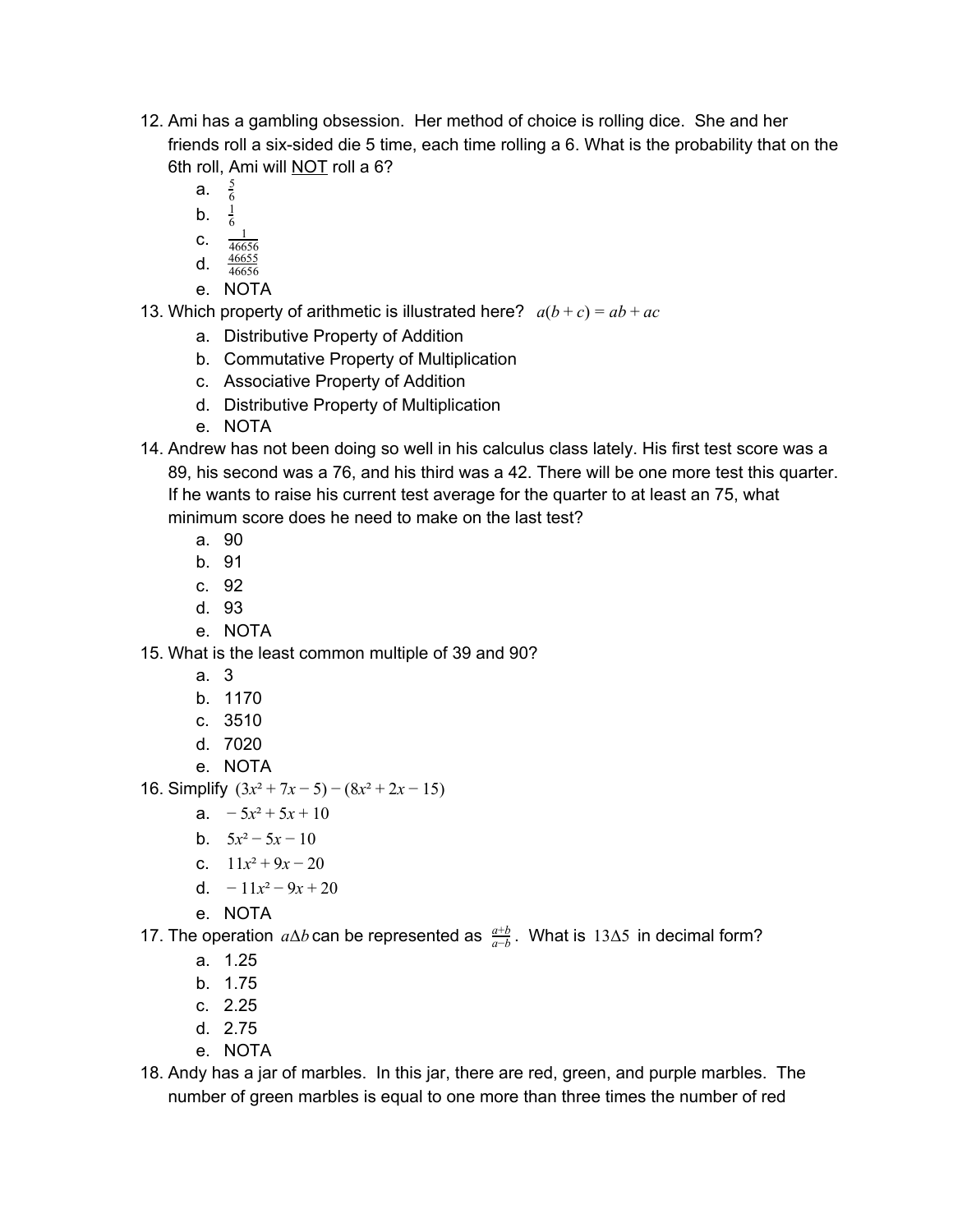marbles. The number of purple marbles is equal to six times the sum of the numbers of green and red marbles. If there are 78 purple marbles, what is the proportion of green marbles to red marbles?

- a.  $\frac{10}{3}$
- b. 3  $\overline{10}$
- **c.**  $\frac{3}{78}$
- 78 d.  $\frac{78}{3}$
- e. NOTA
- 19. Using the same jar of marbles from Question 18, what is the probability that Andy will draw a marble that is NOT green on his first draw?
	- a.  $\frac{81}{78}$ **b**.  $\frac{78}{81}$
	- C.  $\frac{81}{91}$
	- d.  $\frac{78}{91}$
	- e. NOTA
- 20. Abby habitually eats too much pie, but she is trying to curb her addiction. On Monday, she eats one entire pie. On Tuesday, she eats one half of a pie. On Wednesday, she eats a quarter of a pie. If she continues this pattern, what portion of a pie will she eat on Sunday?
	- a.  $\frac{1}{16}$ 16
	- b.  $\frac{1}{32}$ 32
	- c.  $\frac{1}{64}$ 64
	- d.  $\frac{1}{12}$ 128
	- e. NOTA
- 21. Given the table below, is the relationship between *x* and *f*(*x*) proportional or

## non-proportional? If the relationship is proportional, state the slope.

| $\boldsymbol{x}$ | f(x)  |
|------------------|-------|
| 3                | -9    |
| 5                | $-15$ |
| 13               | $-39$ |

- a. Proportional, slope = 3
- b. Proportional, slope = -12
- c. Proportional, slope = -3
- d. Not proportional
- e. NOTA
- 22. What value of k in the equation below allows for x to have infinitely many solutions?  $k(x+3) = 6(x+3)$

a. 6

b. 12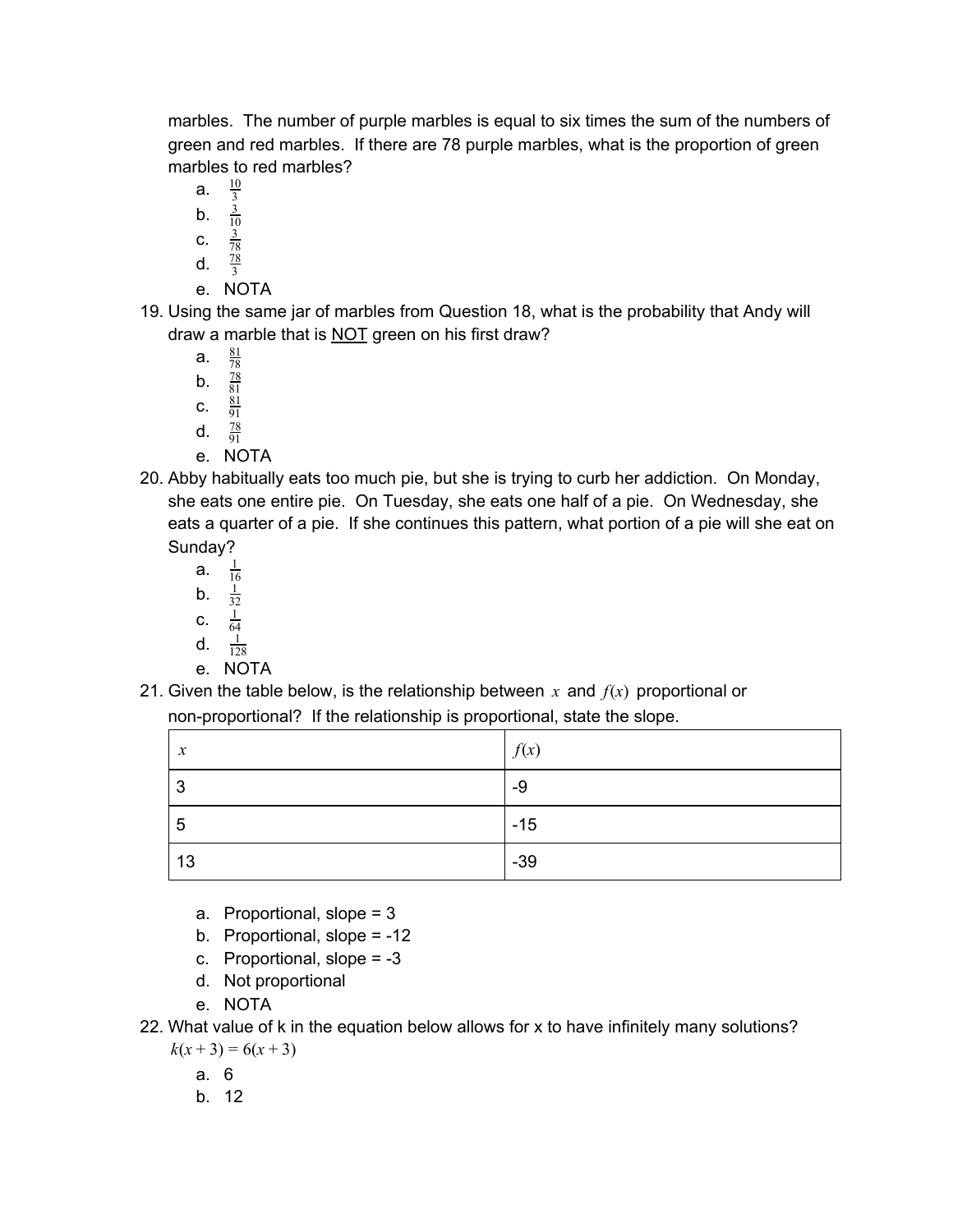- c. 18
- d. 24
- e. NOTA

23. How many terms are there in the polynomial below?  $31x^6 + 6x^5 + 115x^4 + 18x^3 + 6x^2 + x + 135$ 

- a. 1
- b. 6
- c. 7
- d. 11
- e. NOTA
- 24. Charlie is "vertically challenged", and cannot reach a calculator 3 feet above the ground on a bookshelf. He has a 5 foot long ladder that he can lean up against the bookshelf, while resting the other end on the ground. This forms a right triangle with a hypotenuse of 5 feet and opposite side of 3 feet. How far from the base of the bookshelf should Charlie place the base of his ladder in order to just reach the calculator?
	- a. 1 foot
	- b. 2 feet
	- c. 3 feet
	- d. 4 feet
	- e. NOTA

25. How many edges does a heptagon have?

- a. 5
- b. 6
- c. 7
- d. 8
- e. NOTA

26. Express the first 7 digits of  $\pi$  (including the first digit 3) in scientific notation.

- a. 3.141414  $\times$  10  $^6$
- b.  $3.14159 \times 10^{2}$
- c.  $3.141529 \times 10^8$
- d.  $3.1415926 \times 10^{-34}$
- e. NOTA
- 27. If 5 donkeys weigh as much as 16 goats, and 4 goats weight as much as 1 tiger, how many donkeys weigh as much as 16 tigers?
	- a. 16 donkeys
	- b. 18 donkeys
	- c. 20 donkeys
	- d. 24 donkeys
	- e. NOTA
- 28. If n is the sum of the first 8 prime numbers, what is  $n^2 + 17$ ?
	- a. 3498
	- b. 3499
	- c. 5946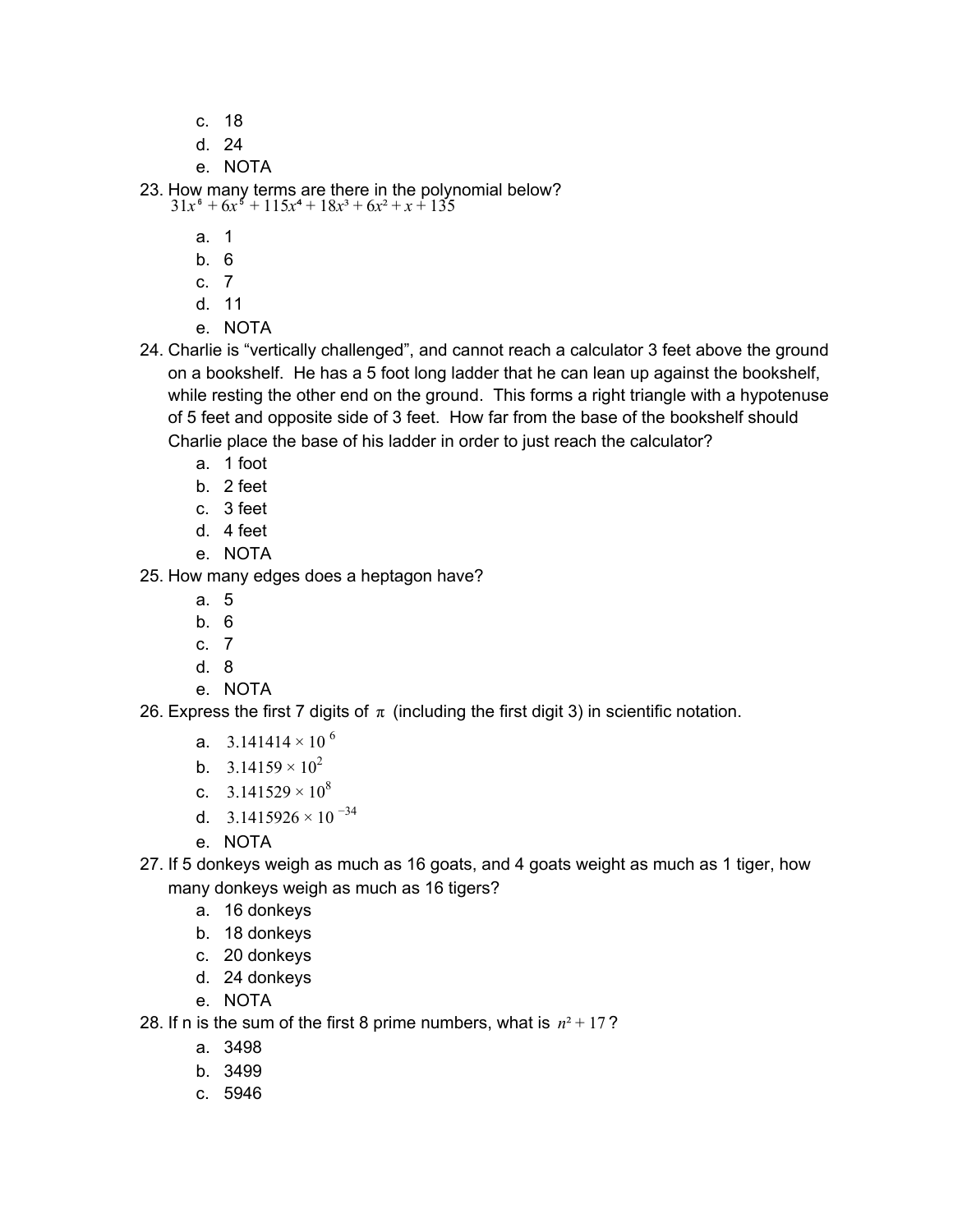- d. 5947
- e. NOTA
- 29. A circle's radius is increasing at a rate of 3 meters per second. If the circle's initial radius was 1 meter, when will the circle's area equal  $256\pi$  meters squared?
	- a. After 2 seconds
	- b. After 3 seconds
	- c. After 4 seconds
	- d. After 5 seconds
	- e. NOTA
- 30. Congratulations! You have reached the end of the test. Now, because you surely have a lot of time left, find the sum of the first 50 whole numbers.
	- (Hint:  $1 + 50 = 51$ ,  $2 + 49 = 51$ ,  $3 + 48 = 51$ )
		- a. 1020
		- b. 1350
		- c. 1465
		- d. 1275
		- e. NOTA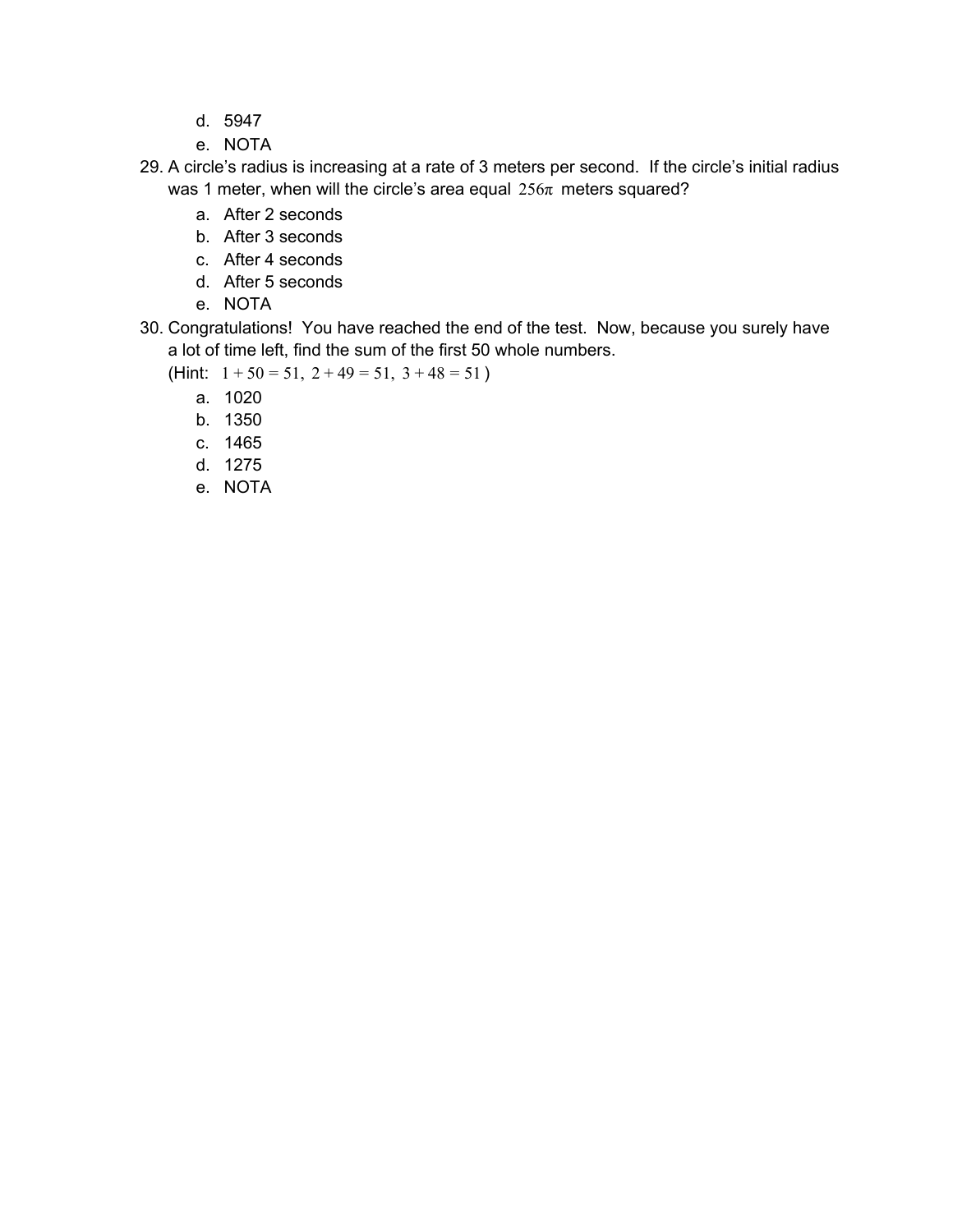## Answers

- 1. Which of the following numbers is an integer?
	- **a. -343**
	- **b.**  $\frac{654}{17}$
	- c. e
	- d. 33.333…
	- e. NOTA
- 2. Evaluate  $-\frac{7}{2}[3 \times 2 + 6(90 73)^2]$ 
	- a. 6080
	- **b. -6090**
	- c. 6090
	- d. -8754
	- e. NOTA
- 3. Solve for  $x \cdot 2x + 2 = 9(x-6)$ 
	- a. -6
	- b. 6
	- c. -8
	- **d. 8**
	- e. NOTA
- 4. Hao wants to cut a triangle pattern out of a piece of paper. He knows that the measure of angle ABC is 36 degrees. He also knows that the measure of angle CAB is 5 times greater than the measure of angle BCA. What is the measure of angle CAB? (Hint: the measures of the angles in a triangle add up to 180)
	- a. 36 degrees
	- b. 24 degrees
	- c. 108 degrees
	- **d. 120 degrees**
	- e. NOTA
- 5. Samuel is an avid chess player. He determines that the probability of being checkmated in the next 3 moves is 0.02. He can also figure out that the probability of his queen being taken in the next 3 moves is 0.85. What is the probability that Samuel will have his queen taken and be checkmated in the next three moves?
	- **a. 0.017**
	- b. 0.018
	- c. 0.019
	- d. 0.020
	- e. NOTA
- 6. Tanner has constructed a semicircular fence around his backyard. If the length of the fencing is  $6\pi$  feet, what is the radius of his enclosed area? (Hint: the circumference of a **complete** circle equals 2π*r* .)
	- a. 3 feet
	- **b. 6 feet**
	- c. 8 feet
	- d. 12 feet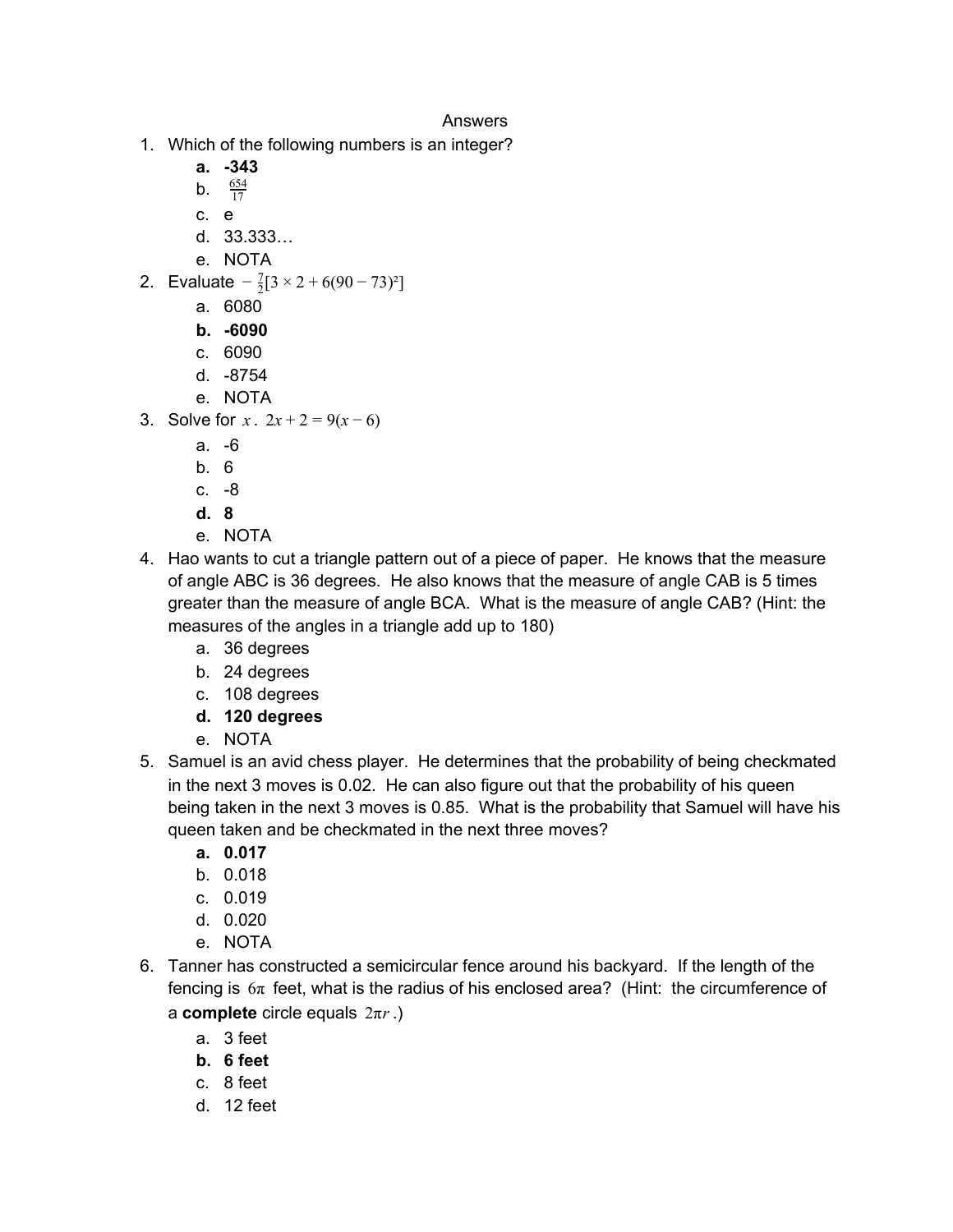- e. NOTA
- 7. In addition to having a semicircular backyard, Tanner strangely owns a pet cheetah. His veterinarian told him that his cheetah needs a space with area of  $32\pi$  square feet in which to run around. Using your answer from Question 6, is the area Tanner has enclosed in his backyard large enough for his cheetah to properly frolick? If not, how many more square feet does Tanner need to add to his semicircular backyard? (Hint: the area of a **complete** circle equals  $\pi r^2$ .)
	- a. Yes
	- b. No,  $23\pi$  more square feet
	- **c. No,** 14π **more square feet**
	- d. No,  $27.5\pi$  more square feet
	- e. NOTA
- 8. Aldrich and Allan both got hit on the head very hard, and cannot remember their own ages. However, they do remember some clues about their ages. Aldrich remembers that his age is equal to Allan's age plus five. Allan remembers that his age is half of Aldrich's age. How old is Allan?
	- a. 2 years old
	- **b. 5 years old**
	- c. 10 years old
	- d. 20 years old
	- e. NOTA
- 9. James keeps a small population of ants in his ant farm. The initial population of the ants was 1000. If the population increases by 5% every year, how many ants will there be 2 years after he purchased the ants? Round to the nearest whole ant.
	- a. 1000 ants
	- b. 1050 ants
	- **c. 1103 ants**
	- d. 1158 ants
	- e. NOTA
- 10. Declan is not very familiar with how cars work, so while he is filling up his gas tank, he leaves his car running. Declan's car has a 20 gallon tank, and when he started filling up the tank there were 5 gallons left. If his running car drains gas at a rate of 1.5 gallons per hour and Declan fills the tank with gas at a rate of 4.5 gallons per hour, how many hours will it take to fill up his gas tank?
	- a. 0.5 hours
	- b. 1 hour
	- c. 2 hours
	- **d. 5 hours**
	- e. NOTA

11. Determine the next term in the sequence {256, -64, 16, ... }

- a. 8
- b. -8
- **c. -4**
- d. 4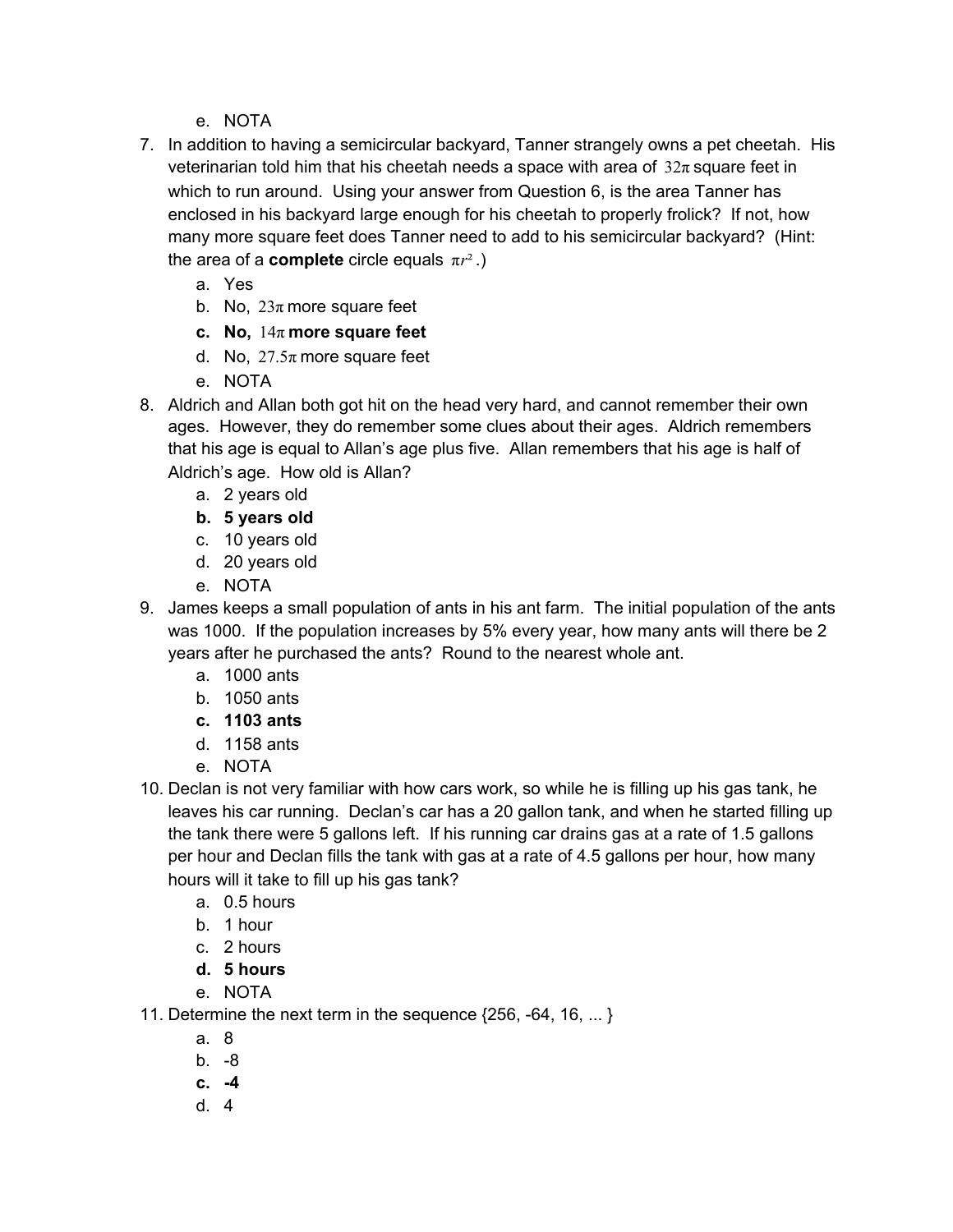- e. NOTA
- 12. Ami has a gambling obsession. Her method of choice is rolling dice. She and her friends roll a six-sided die 5 time, each time rolling a 6. What is the probability that on the 6th roll, Ami will **NOT** roll a 6?
	- **a.** <sup>6</sup> 5
	- **b.**  $\frac{1}{6}$ 1
	- C.  $\frac{1}{466}$
	- 46656
	- d.  $\frac{46655}{46656}$
	- e. NOTA

13. Which property of arithmetic is illustrated here?  $a(b+c) = ab + ac$ 

- a. Distributive Property of Addition
- b. Commutative Property of Multiplication
- c. Associative Property of Addition

## **d. Distributive Property of Multiplication**

- e. NOTA
- 14. Andrew has not been doing so well in his calculus class lately. His first test score was a 89, his second was a 76, and his third was a 42. There will be one more test this quarter. If he wants to raise his current test average for the quarter to at least an 75, what minimum score does he need to make on the last test?
	- a. 90
	- b. 91
	- c. 92
	- **d. 93**
	- e. NOTA
- 15. What is the least common multiple of 39 and 90?
	- a. 3
	- **b. 1170**
	- c. 3510
	- d. 7020
	- e. NOTA

16. Simplify  $(3x^2 + 7x - 5) - (8x^2 + 2x - 15)$ 

- **a.**  $-5x^2 + 5x + 10$
- b.  $5x^2 5x 10$
- c.  $11x^2 + 9x 20$
- d.  $-11x^2 9x + 20$
- e. NOTA

17. The operation  $a\Delta b$  can be represented as  $\frac{a+b}{a-b}$ . What is 13∆5 in decimal form?

- a. 1.25
- b. 1.75
- **c. 2.25**
- d. 2.75
- e. NOTA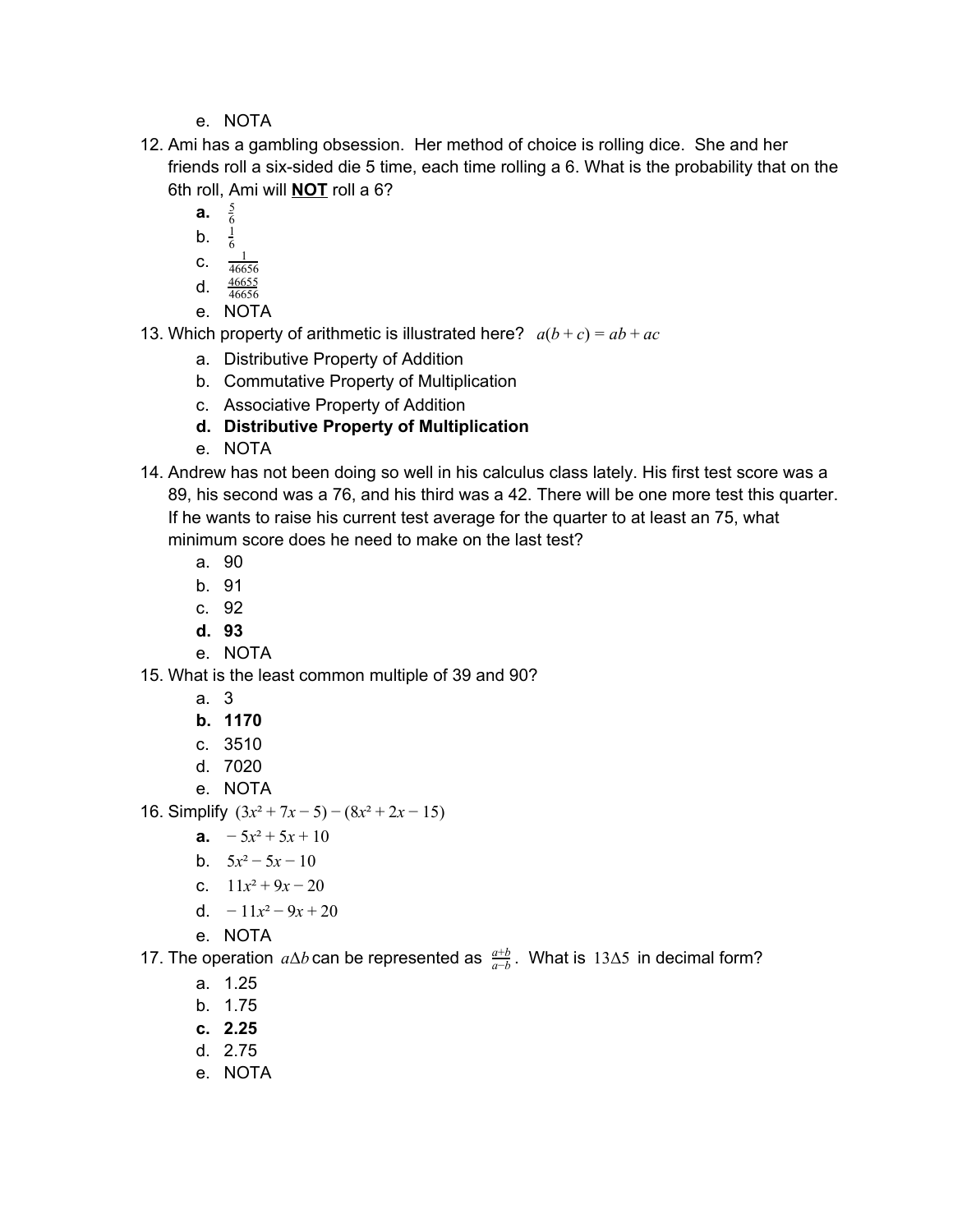- 18. Andy has a jar of marbles. In this jar, there are red, green, and purple marbles. The number of green marbles is equal to one more than three times the number of red marbles. The number of purple marbles is equal to six times the sum of the numbers of green and red marbles. If there are 78 purple marbles, what is the proportion of green marbles to red marbles?
	- **a.**  $\frac{10}{3}$ 10
	- b.  $\frac{3}{10}$ 10
	- **c.**  $\frac{3}{78}$ 78
	- d.  $\frac{78}{3}$
	- e. NOTA
- 19. Using the same jar of marbles from Question 18, what is the probability that Andy will draw a marble that is **NOT** green on his first draw?
	- a.  $\frac{81}{78}$
	- **b**.  $\frac{78}{81}$
	- **c.**  $\frac{81}{91}$
	- d.  $\frac{78}{91}$
	- e. NOTA
- 20. Abby habitually eats too much pie, but she is trying to curb her addiction. On Monday, she eats one entire pie. On Tuesday, she eats one half of a pie. On Wednesday, she eats a quarter of a pie. If she continues this pattern, what portion of a pie will she eat on Sunday?
	- a. 1 16
	- b.  $\frac{1}{32}$ 32
	- **c.**  $\frac{1}{64}$ 64
	- d.  $\frac{1}{12}$
	- 128 e. NOTA
- 21. Given the table below, is the relationship between *x* and *f*(*x*) proportional or non-proportional? If the relationship is proportional, state the slope.

| $\boldsymbol{\chi}$ | f(x)  |
|---------------------|-------|
| 3                   | -9    |
| 5                   | $-15$ |
| 13                  | $-39$ |

- a. Proportional, slope = 3
- b. Proportional, slope = -12
- **c. Proportional, slope = -3**
- d. Not proportional
- e. NOTA
- 22. What value of k in the equation below allows for x to have infinitely many solutions?  $k(x+3) = 6(x+3)$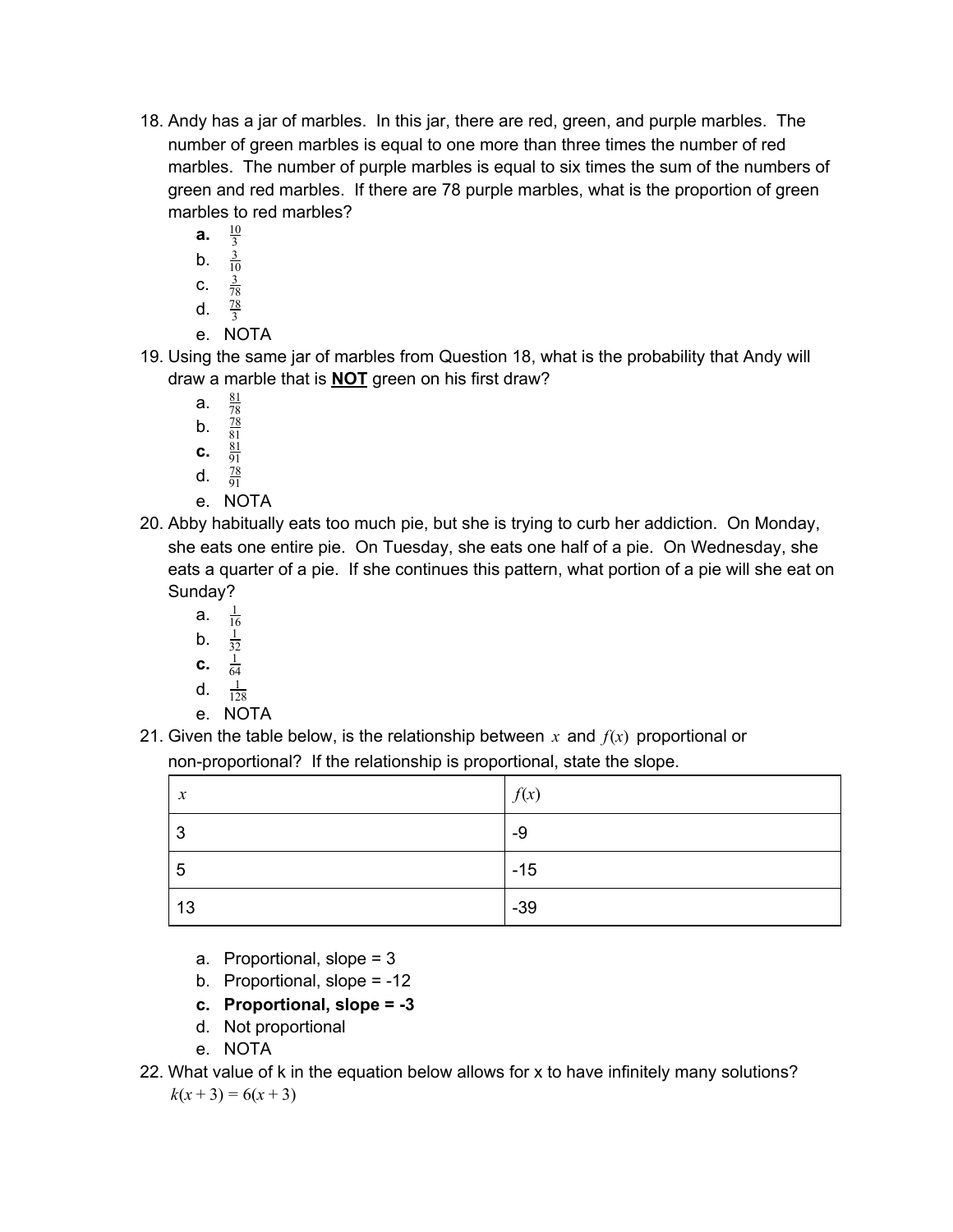- **a. 6**
- b. 12
- c. 18
- d. 24
- e. NOTA

23. How many terms are there in the polynomial below?  $31x^6 + 6x^5 + 115x^4 + 18x^3 + 6x^2 + x + 135$ 

- a. 1
- b. 6
- **c. 7**
- d. 11
- e. NOTA
- 24. Charlie is "vertically challenged", and cannot reach a calculator 3 feet above the ground on a bookshelf. He has a 5 foot long ladder that he can lean up against the bookshelf, while resting the other end on the ground. This forms a right triangle with a hypotenuse of 5 feet and opposite side of 3 feet. How far from the base of the bookshelf should Charlie place the base of his ladder in order to just reach the calculator?
	- a. 1 foot
	- b. 2 feet
	- c. 3 feet
	- **d. 4 feet**
	- e. NOTA
- 25. How many edges does a heptagon have?
	- a. 5
	- b. 6
	- **c. 7**
	- d. 8
	- e. NOTA

26. Express the first 7 digits of  $\pi$  (including the first digit 3) in scientific notation.

- a. 3.141414  $\times$  10  $^6$
- b.  $3.14159 \times 10^{2}$
- c.  $3.141529 \times 10^8$
- d.  $3.1415926 \times 10^{-34}$
- **e. NOTA**
- 27. If 5 donkeys weigh as much as 16 goats, and 4 goats weight as much as 1 tiger, how many donkeys weigh as much as 16 tigers?
	- a. 16 donkeys
	- b. 18 donkeys
	- **c. 20 donkeys**
	- d. 24 donkeys
	- e. NOTA

28. If n is the sum of the first 8 prime numbers, what is  $n^2 + 17$ ?

a. 3498